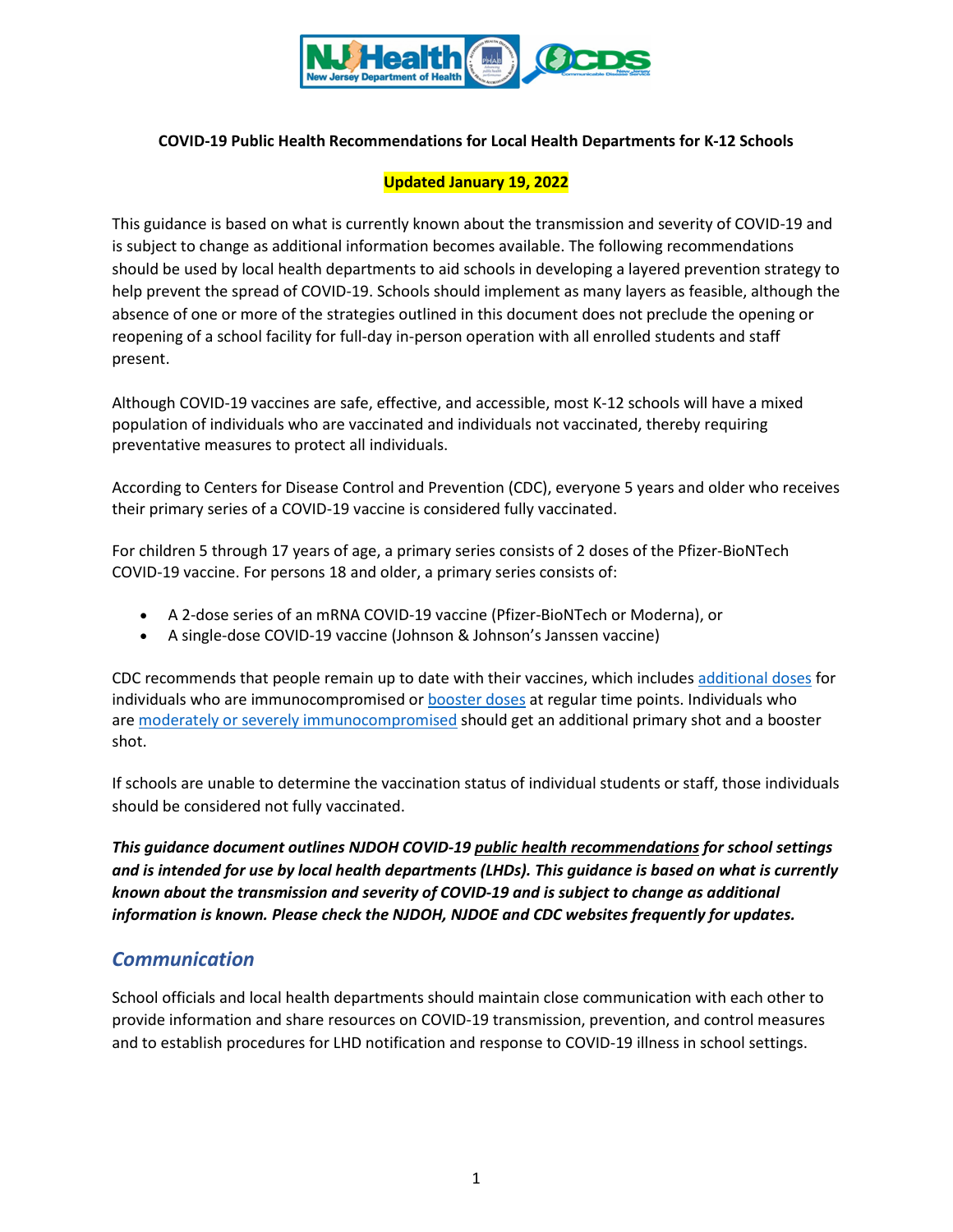

In accordance with [Executive Directive No.](https://nj.gov/health/legal/covid19/VaxTestEDCoveredSettings.pdf) 21-011, schools must report weekly student and staff case counts as well as information on student/staff censuses, and the total numbers of students/staff fully vaccinated to NJDOH through the Surveillance for Influenza and COVID-19 (SIC) Module in [CDRSS.](https://cdrs.doh.state.nj.us/cdrss/login/loginPage/) 

In order to enroll for reporting in the SIC module, schools should follow one of the below two options:

1. For existing school users who report ILI/COVID-19 surveillance data into the Communicable Disease Reporting and Surveillance System (CDRSS), nothing additional needs to be done. (same login at [https://cdrs.doh.state.nj.us/cdrss/login/loginPage\)](https://cdrs.doh.state.nj.us/cdrss/login/loginPage)

2. For schools who aren't current CDRSS users, go t[o https://cdrs.doh.state.nj.us/cdrss/login/loginPage](https://cdrs.doh.state.nj.us/cdrss/login/loginPage) and under "System Announcements" go to "K-12 Module and Enrollment Training" and follow the instructions to enroll to report your school's data. Email [CDS.COV.RPT@doh.nj.gov](mailto:CDS.COV.RPT@doh.nj.gov) your completed user agreement.

Understanding that COVID-19 may impact certain areas of the state differently, NJDOH provides information on COVID-19 transmission at the regional level, characterizing community transmission as low (green), moderate (yellow), high (orange), and very high (red). This information will be posted online every week on the [NJDOH CDS COVID-19 website](https://www.nj.gov/health/cd/statistics/covid/) and sent out via New Jersey Local Information Network and Communications System (NJLINCS) to public health and healthcare partners.

## *Masks*

Wearing masks is an important prevention strategy to help slow the spread of COVID-19 when combined with everyday preventive actions and social distancing in public settings.

Masks must be worn indoors by staff, students, and visitors in all situations except as delineated in  $E_0$ [251.](https://nj.gov/infobank/eo/056murphy/pdf/EO-251.pdf) This includes physical education classes, prior to boarding the school bus, while on the bus and until students are completely off the bus.

In general, students or staff do not need to wear masks outdoors, including during outdoor physical education classes or school sports except during days 6-10 after completing a 5-day isolation or quarantine. However, schools may encourage the use of masks during outdoor activities that involve sustained close contact with other individuals or during periods of [high community transmission.](https://www.nj.gov/health/cd/statistics/covid/#1)

The following principles apply to the use of masks in while indoors or on school buses:

- Masks, respirators, and/or barriers generally do not preclude an individual from being identified as a close contact [to a COVID-19 case.](#page-14-0) (see exception [below\)](#page-14-1). For the purpose of this document, masks and respirators are considered together, and the term "masks" is used.
- Information should be provided to staff and students on proper use, removal, and for cloth masks - washing. Information about types of masks and respirators, and how to care for them can be found [here.](https://www.cdc.gov/coronavirus/2019-ncov/prevent-getting-sick/masks.html)
	- $\circ$  The most effective fabrics for cloth masks are tightly woven such as cotton and cotton blends, breathable, and in two or three fabric layers. Masks with exhalation valves or vents, those that use loosely woven fabrics, and ones that do not fit properly are **not recommended.**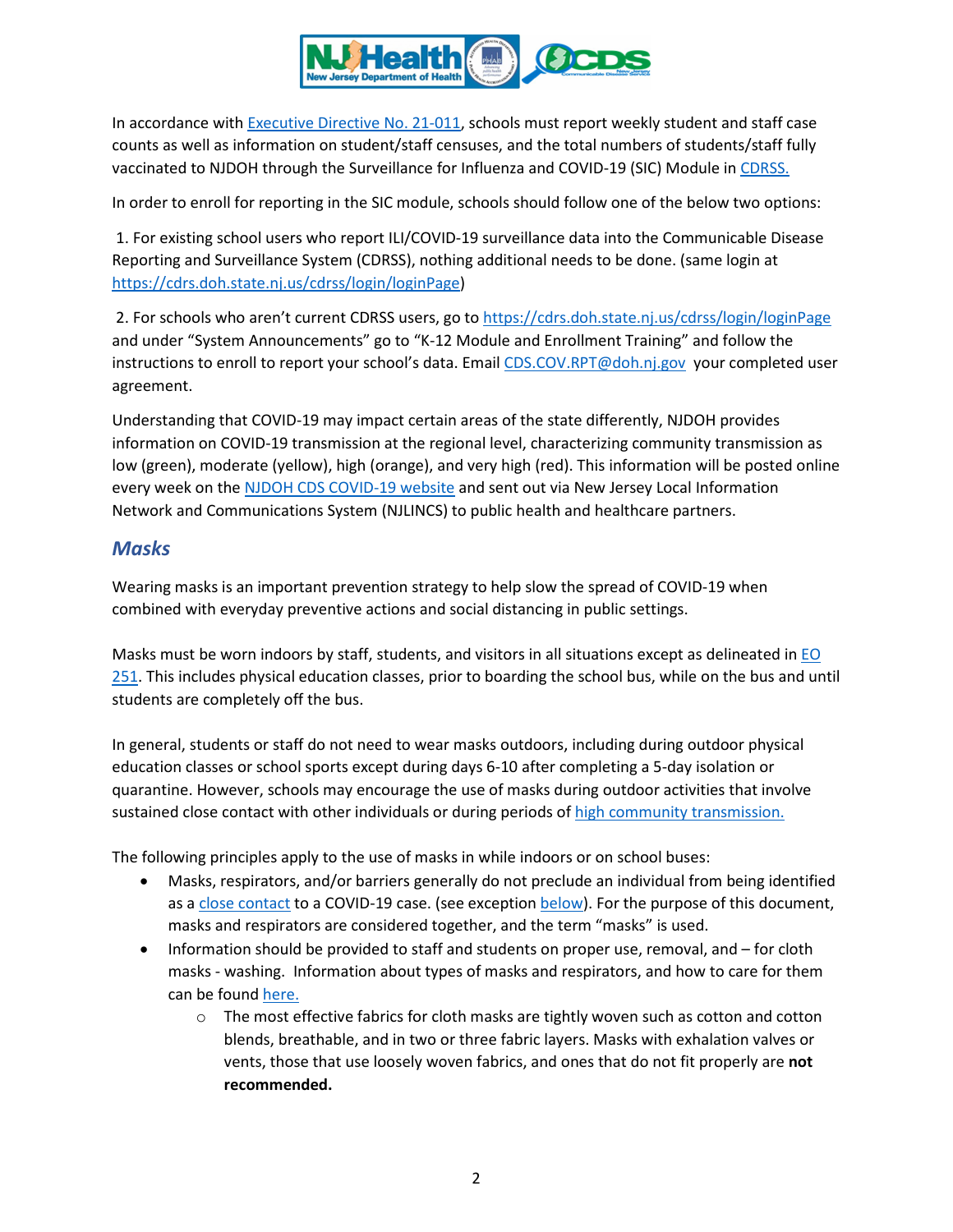

- $\circ$  Cloth masks should be washed after every day of use and/or before being used again, or if visibly soiled or damp/wet.
- o Disposable face masks should be changed daily or when visibly soiled, damp or damaged.
- $\circ$  Students and schools should have additional disposable or cloth masks available for students, teachers, and staff in case a back-up mask is needed (e.g., mask is soiled or lost during the day).
- $\circ$  Clear masks that cover the nose and wrap securely around the face may be considered in certain circumstances including for the teaching of students with disabilities, young students learning to read, or students in English as a second language classes.
- [Appropriate and consistent use](https://www.cdc.gov/coronavirus/2019-ncov/prevent-getting-sick/how-to-wear-cloth-face-coverings.html) of masks may be challenging for some individuals, however, mask use is required for all individuals in indoor school settings with the following exceptions:
	- $\circ$  When doing so would inhibit the individual's health, such as when the individual is exposed to extreme heat indoors;
	- $\circ$  When the individual has trouble breathing, is unconscious, incapacitated, or otherwise unable to remove a face covering without assistance;
	- $\circ$  When a student's documented medical condition or disability, as reflected in an Individualized Education Program (IEP) or Educational Plan pursuant to Section 504 of the Rehabilitation Act of 1973, precludes use of a face covering;
	- o When the individual is under two (2) years of age;
	- $\circ$  When the individual is engaged in activity that cannot physically be performed while wearing a mask, such as eating or drinking, or playing a musical instrument that would be obstructed by a face covering;
	- o When the individual is engaged in high-intensity aerobic or anaerobic activity;
	- $\circ$  When a student is participating in high-intensity physical activities during a physical education class in a well-ventilated location and able to maintain a physical distance of six feet from all other individuals; or
	- $\circ$  When wearing a face covering creates an unsafe condition in which to operate equipment or execute a task.

Further information on mask-wearing in schools can be found at [Guidance for COVID-19 Prevention in K-](https://www.cdc.gov/coronavirus/2019-ncov/community/schools-childcare/k-12-guidance.html)[12 Schools.](https://www.cdc.gov/coronavirus/2019-ncov/community/schools-childcare/k-12-guidance.html)

## *Clear masks:*

Clear masks that cover the nose and wrap securely around the face may be considered in certain circumstances if they do not cause breathing difficulties or overheating for the wearer. Clear masks are not face shields. CDC does **not** recommend use of face shields for normal everyday activities or as a substitute for masks because of a lack of evidence of their effectiveness for source control.

Teachers and staff who may consider using clear masks include:

- Those who interact with students or staff who are deaf or hard of hearing.
- Teachers of young students learning to read.
- Teachers of students in English as a Second Language classes.
- Teachers of students with disabilities.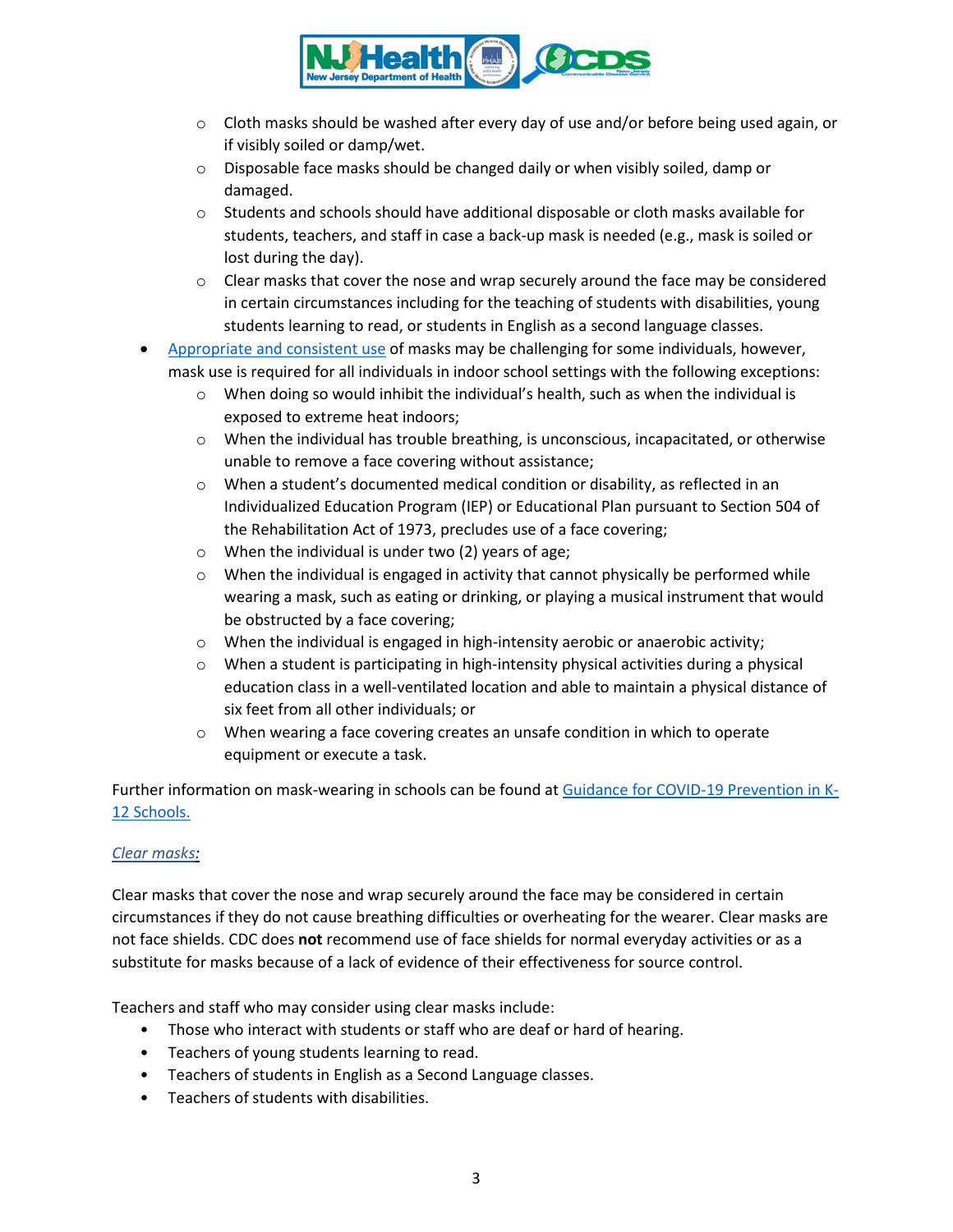

# *Physical Distancing and Cohorting*

Schools should establish policies and implement structural interventions to promote physical distance and small group cohorting. Schools should implement physical distancing recommendations to the maximum degree that allows them to offer full in-person learning. When it is not possible to maintain a physical distance of at least 3 feet in the classroom, it is especially important to layer multiple other prevention strategies (i.e., indoor masking, screening testing, cohorting, etc.).

- **Within classrooms**, maintain 3 feet of physical distancing to the greatest extent practicable, combined with masking for all individuals per EO [251.](https://nj.gov/infobank/eo/056murphy/pdf/EO-251.pdf)
- **Outside of classrooms** including in hallways, locker rooms, indoor and outdoor physical education settings, and school-sponsored transportation, maintain physical distancing to the greatest extent practicable.
- The CDC recommends a distance of at least 6 feet between students and teachers/staff and between teachers/staff who are not fully vaccinated in all settings.
- As feasible, maintain cohorts or groups of students with dedicated staff who remain together throughout the day, including at recess, lunch times, and while participating in extracurricular activities.
	- $\circ$  Cohorting people who are not fully vaccinated and people who are fully vaccinated into separate cohorts is not recommended. Schools should ensure that cohorting is done in an equitable manner.

For meals offered in cafeterias or other group dining areas, where masks may not be worn, schools should utilize as many layered prevention strategies as feasible to help mitigate the spread of COVID-19. These include:

- Maximizing physical distance as much as possible when moving through the food service line and while eating (especially indoors).
	- $\circ$  Consider alternatives to use of group dining areas such as eating in classrooms or outdoors.
	- o Stagger eating times to allow for physical distancing.
	- o Maintain students in cohorts and limit mixing between groups if possible.
- Avoiding offering self-serve food options.
- Discouraging students from sharing meals.
- Encouraging routine cleaning between groups.
- Cleaning frequently touched surfaces. Surfaces that come in contact with food should be washed, rinsed, and sanitized before and after meals. Given the data regarding COVID-19 transmission, the use of single-use items, such as disposable utensils, is not necessary during meals.

**Identifying opportunities to maximize physical distancing should be prioritized for the following higher-risk scenarios, especially during periods of [high community transmission:](https://www.nj.gov/health/cd/statistics/covid/#1)**

- In common areas, such as school lobbies and auditoriums.
- When masks can't be worn, such as when eating, especially when indoors.
- When masks may be removed, such as during outdoor activities.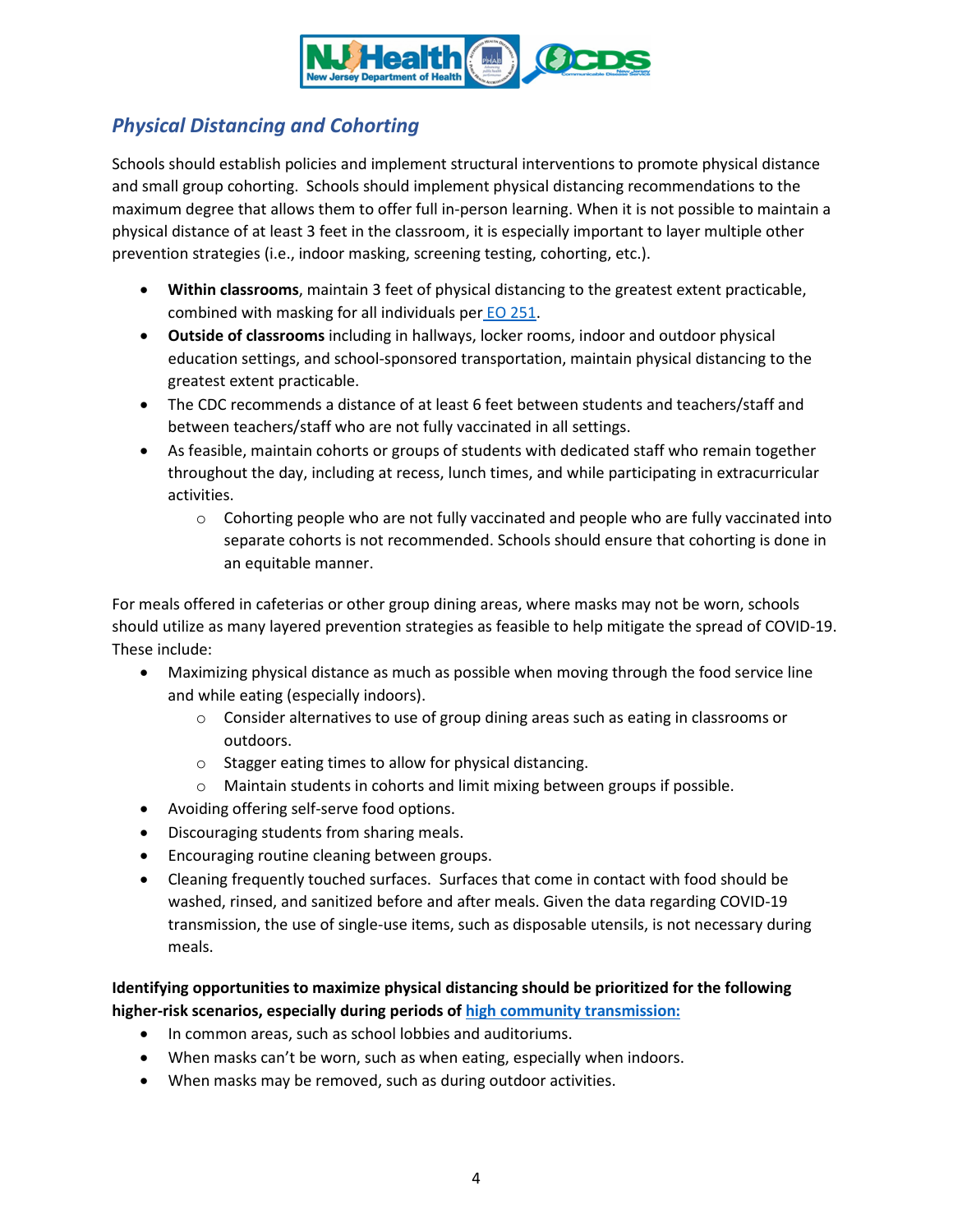

• During indoor activities when increased exhalation occurs, such as singing, shouting, band practice, sports, or exercise.

# *Sports and Other Activities*

Due to increased exhalation that occurs during physical activity, some sports can put players, coaches, trainers, and others who are not fully vaccinated at [increased risk](https://www.cdc.gov/coronavirus/2019-ncov/science/science-briefs/transmission_k_12_schools.html#sports-activities) for getting and spreading COVID-19. Close contact sports and indoor sports are particularly risky. Similar risks might exist for other extracurricular activities, such as band, choir, theater, and school clubs that meet indoors.

Students should refrain from these activities when they have symptoms consistent with COVID-19 and awaiting testing. Schools are strongly encouraged to use screening testing for student athletes and adults (e.g., coaches, teachers, advisors) who are not fully vaccinated and participate in and support these activities to facilitate safe participation and reduce risk of transmission.

In general, the risk of COVID-19 transmission is lower when playing outdoors than in indoor settings. Coaches and school sports administrators should also consider [specific sport-related risks](https://www.cdc.gov/coronavirus/2019-ncov/science/science-briefs/transmission_k_12_schools.html#sports-activities) when developing prevention strategies.

When the COVID-19 risk level of community transmission is High (Orange), schools should carefully consider which activities they determine can continue, based on the individual activity's risks, strategies to reduce those risks, and the ability to ensure compliance with COVID-19 prevention recommendations.

When the COVID-19 risk level of community transmission is Very High (Red), it is recommended that schools:

- Limit participation in extracurricular activities to those students and staff who are up to date with COVID-19 vaccination per [Advisory Committee on Immunization Practices \(ACIP\)](https://www.cdc.gov/vaccines/hcp/acip-recs/vacc-specific/covid-19.html)<sup>[1](#page-4-0)</sup> recommendations.
- Conduct COVID-19 screening testing of students and staff, regardless of vaccination status, twice weekly for participation in all extracurricular activities.

When a school is pursuing fully remote learning due to a current outbreak, NJDOH recommends postponing extracurricular activities involving mixing of cohorts (i.e., school sport practices/competitions, clubs, assemblies). If a school has an active outbreak of COVID-19 but remains open for in-person instruction, in consultation with the local health department and based on the public health investigation, some or all school extracurricular activities may need to be postponed until the outbreak is concluded.

## *Transportation:*

School buses should be considered school property for the purpose of determining the need for mitigation strategies.

<span id="page-4-0"></span><sup>1</sup> Students and staff who have received one COVID-19 vaccine dose can continue to participate in extracurricular activities until such time as subsequent doses are recommended by ACIP.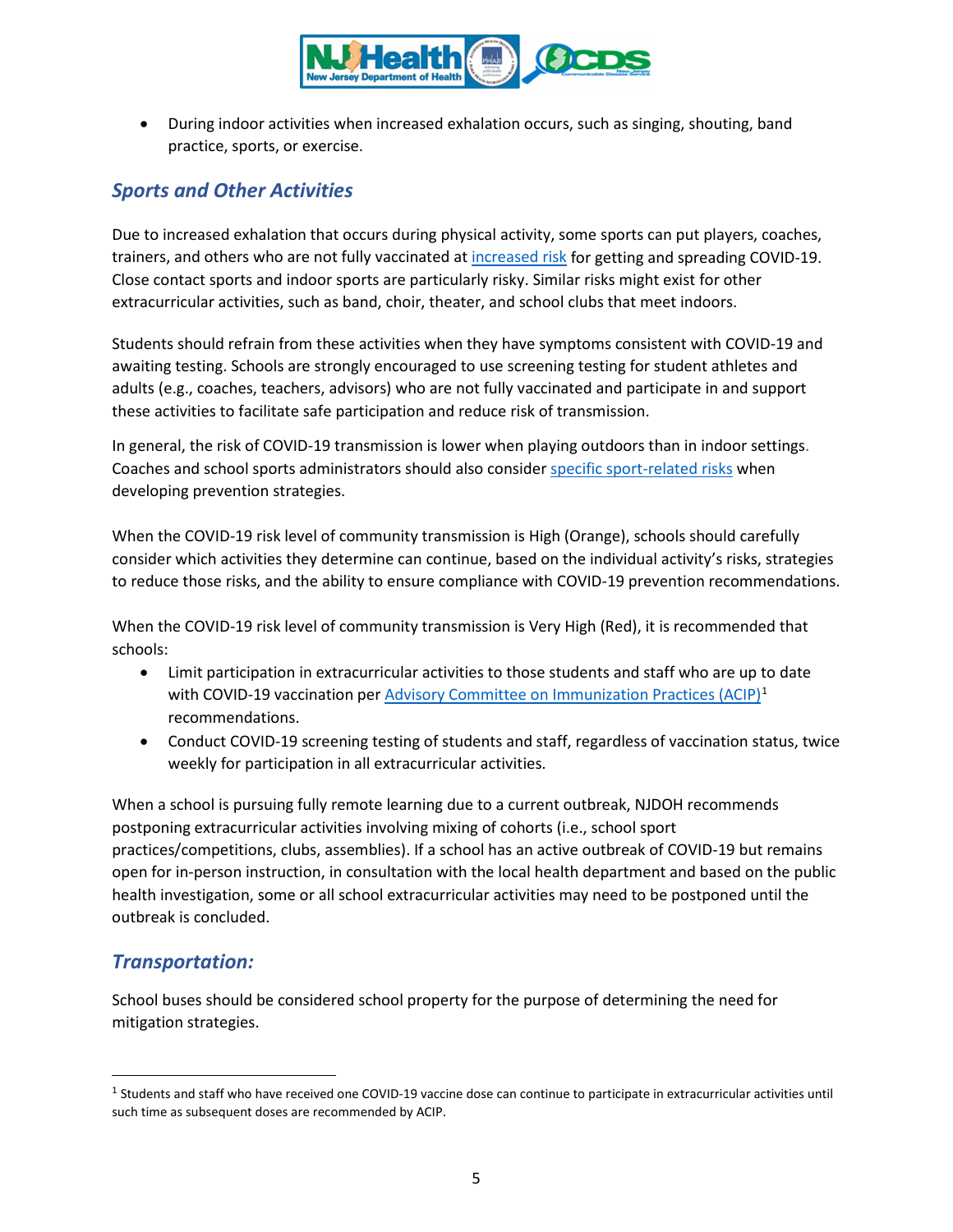

- Masks must be worn by [all passengers](https://www.cdc.gov/coronavirus/2019-ncov/travelers/face-masks-public-transportation.html) on buses, regardless of vaccination status per [CDC's](https://www.cdc.gov/quarantine/pdf/Mask-Order-CDC_GMTF_01-29-21-p.pdf) Federal Order.
- If occupancy allows, maximize physical distance between students. To maximize space when distancing, schools may consider seating students from the same household together.
- Open windows in buses and other transportation to improve air circulation, if doing so does not pose a safety risk.
- Regularly clean high touch surfaces on school buses at least daily or between uses as much as possible.

For more information about cleaning and disinfecting school buses or other transport vehicles, read CDC's [guidance for bus transit operators](https://www.cdc.gov/coronavirus/2019-ncov/community/organizations/bus-transit-operator.html) (May 7, 2021).

# *Hand Hygiene and Respiratory Etiquette*

- Schools should teach and reinforc[e handwashing](https://www.cdc.gov/handwashing/when-how-handwashing.html) with soap and water for at least 20 seconds and increase monitoring of students and staff.
	- $\circ$  If soap and water are not readily available, hand sanitizer that contains at least 60% alcohol can be used (for staff and older children who can safely use hand sanitizer).
- Encourage students and staff to cover coughs and sneezes with a tissue if not wearing a mask.
	- $\circ$  Used tissues should be thrown in the trash and hand hygiene as outlined above should be performed immediately.
- Have adequate supplies including soap, hand sanitizer with at least 60 percent alcohol (for staff and older children who can safely use hand sanitizer), paper towels, tissues, and no-touch trash cans.
- Assist/observe young children to ensure proper handwashing.

# <span id="page-5-0"></span>*Cleaning, Disinfection and Airflow*

Limit use of shared supplies and equipment:

- Ensure adequate supplies (i.e., classroom supplies, equipment) to minimize sharing of hightouch materials or limit use of supplies and equipment by one group of students at a time and clean and disinfect between use.
- Encourage hand hygiene practices between use of shared items.
- Discourage use of shared items that cannot be cleaned and disinfected.

Schools should follow standard procedures for routine [cleaning and disinfecting](https://www.cdc.gov/coronavirus/2019-ncov/community/disinfecting-building-facility.html) with an [EPA-registered](https://www.epa.gov/pesticide-registration/list-n-disinfectants-use-against-sars-cov-2-covid-19)  [product for use against SARS-CoV-2.](https://www.epa.gov/pesticide-registration/list-n-disinfectants-use-against-sars-cov-2-covid-19) This means **at least daily** disinfecting surfaces and objects that are touched often, such as desks, countertops, doorknobs, computer keyboards, hands-on learning items, faucet handles, phones and toys.

- If there has been a person with COVID-19 compatible symptoms or someone who tested positive for COVID-19 in the facility within the last 24 hours, spaces they occupied should be cleaned and disinfected.
- Close off areas used by the person who is sick or positive and do not use those areas until after cleaning and disinfecting.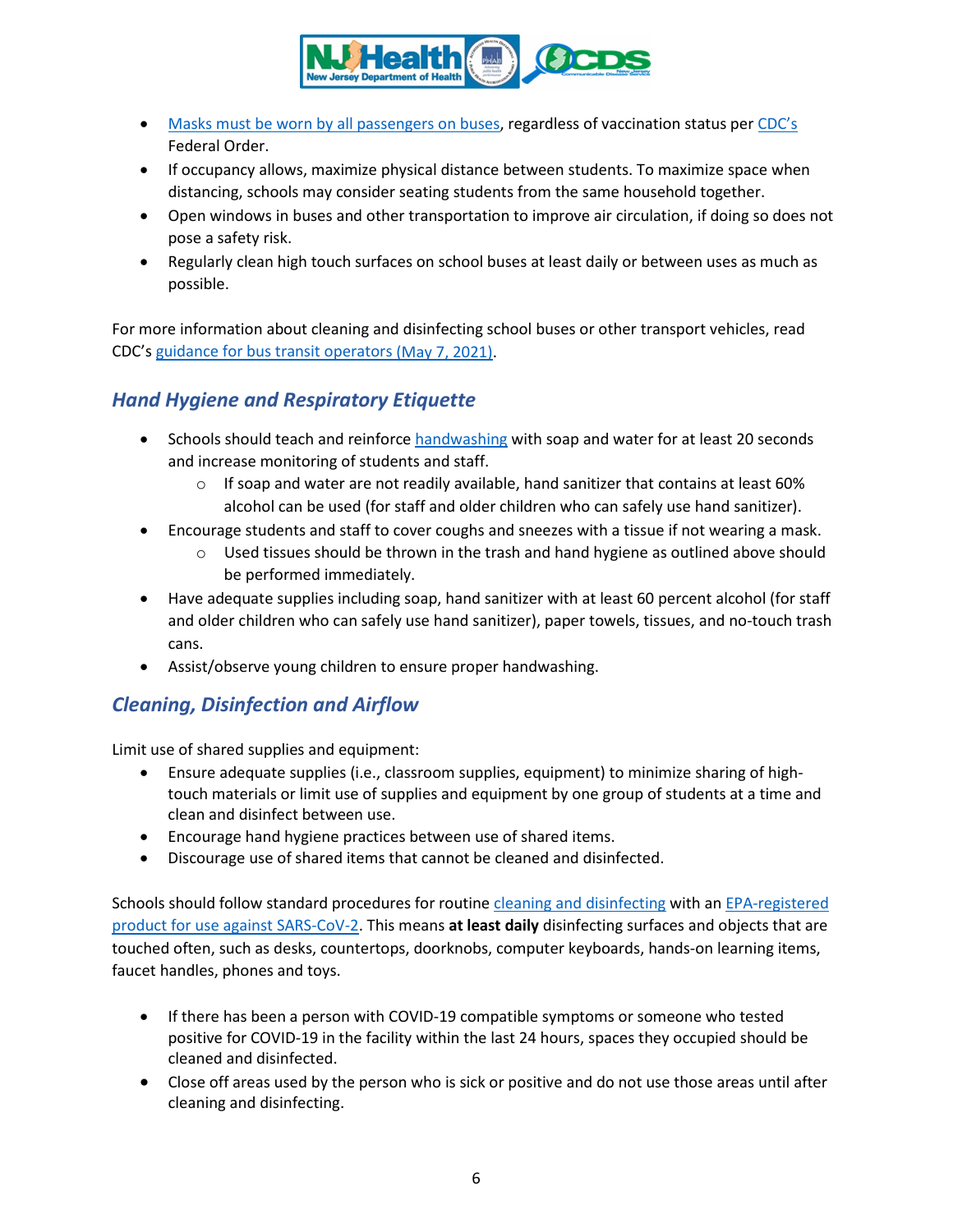

- Wait as long as possible (at least several hours) before cleaning and disinfection.
- Open doors and windows and use fans or HVAC settings to increase air circulation in the area.
- Use products from **[EPA List](https://www.epa.gov/pesticide-registration/list-n-disinfectants-use-against-sars-cov-2-covid-19)** according to the instructions on the product label.
- Staff cleaning the space should wear a mask and gloves while cleaning and disinfecting.
- Once area has been appropriately disinfected, it can be opened for use.

The effectiveness of [alternative surface disinfection methods,](https://www.epa.gov/coronavirus/why-arent-ozone-generators-uv-lights-or-air-purifiers-list-n-can-i-use-these-or-other) such as ultrasonic waves, high intensity UV radiation, and LED blue light against the virus that causes COVID-19 has not been fully established. The use of such methods to clean and disinfect is discouraged at this time.

CDC does not recommend the use of sanitizing tunnels. Currently, there is no evidence that sanitizing tunnels are effective in reducing the spread of COVID-19. Chemicals used in sanitizing tunnels could cause skin, eye, or respiratory irritation or injury.

In most cases, fogging, fumigation, and wide-area or electrostatic spraying is not recommended as a primary method of surface disinfection and has [several safety risks to consider.](https://www.cdc.gov/coronavirus/2019-ncov/php/eh-practitioners/sprayers.html)

## *Airflow:*

Improve [airflow](https://www.cdc.gov/coronavirus/2019-ncov/community/schools-childcare/ventilation.html) to the extent possible to increase circulation of outdoor air, increase the delivery of clean air, and dilute potential contaminants. This can be achieved through several actions:

- Bring in as much outdoor air as possible.
- If safe to do so, open windows and doors. Even just cracking open a window or door helps increase outdoor airflow, which helps reduce the potential concentration of virus particles in the air. If it gets too cold or hot, adjust the thermostat.
- Do not open windows or doors if doing so poses a safety or health risk (such as falling, exposure to extreme temperatures, or triggering asthma symptoms), or if doing so would otherwise pose a security risk.
- Use child-safe fans to increase the effectiveness of open windows.
	- $\circ$  Safely secure fans in a window to blow potentially contaminated air out and pull new air in through other open windows and doors.
	- $\circ$  Use fans to increase the effectiveness of open windows. Position fans securely and carefully in/near windows so as not to induce potentially contaminated airflow directly from one person over another (strategic window fan placement in exhaust mode can help draw fresh air into the room via other open windows and doors without generating strong room air currents).
- Use exhaust fans in restrooms and kitchens.
- Consider having activities, classes, or lunches outdoors when circumstances allow.
- Open windows in buses and other transportation, if doing so does not pose a safety risk. Even just cracking windows open a few inches improves air circulation.

School districts are encouraged to review NJDOH's [Guidance on Air Cleaning Devices for New](https://www.state.nj.us/health/ceohs/documents/ceohs%20content/NJDOH_Guidance_Air_Cleaning_Devices_NJ_Schools.pdf) Jersey [Schools.](https://www.state.nj.us/health/ceohs/documents/ceohs%20content/NJDOH_Guidance_Air_Cleaning_Devices_NJ_Schools.pdf) See the [NJDOH Environmental Health](https://www.state.nj.us/health/ceohs/index.shtml) webpage for [Tips to Improve Indoor Ventilation](https://www.state.nj.us/health/ceohs/documents/ceohs%20content/NJDOH_Ventilation_Indoor_Spaces.pdf) and [Maintaining Healthy Indoor Air Quality in Public School Buildings.](https://www.nj.gov/health/workplacehealthandsafety/documents/peosh/njdoh%20iaq%20public%20schools_covid19.pdf)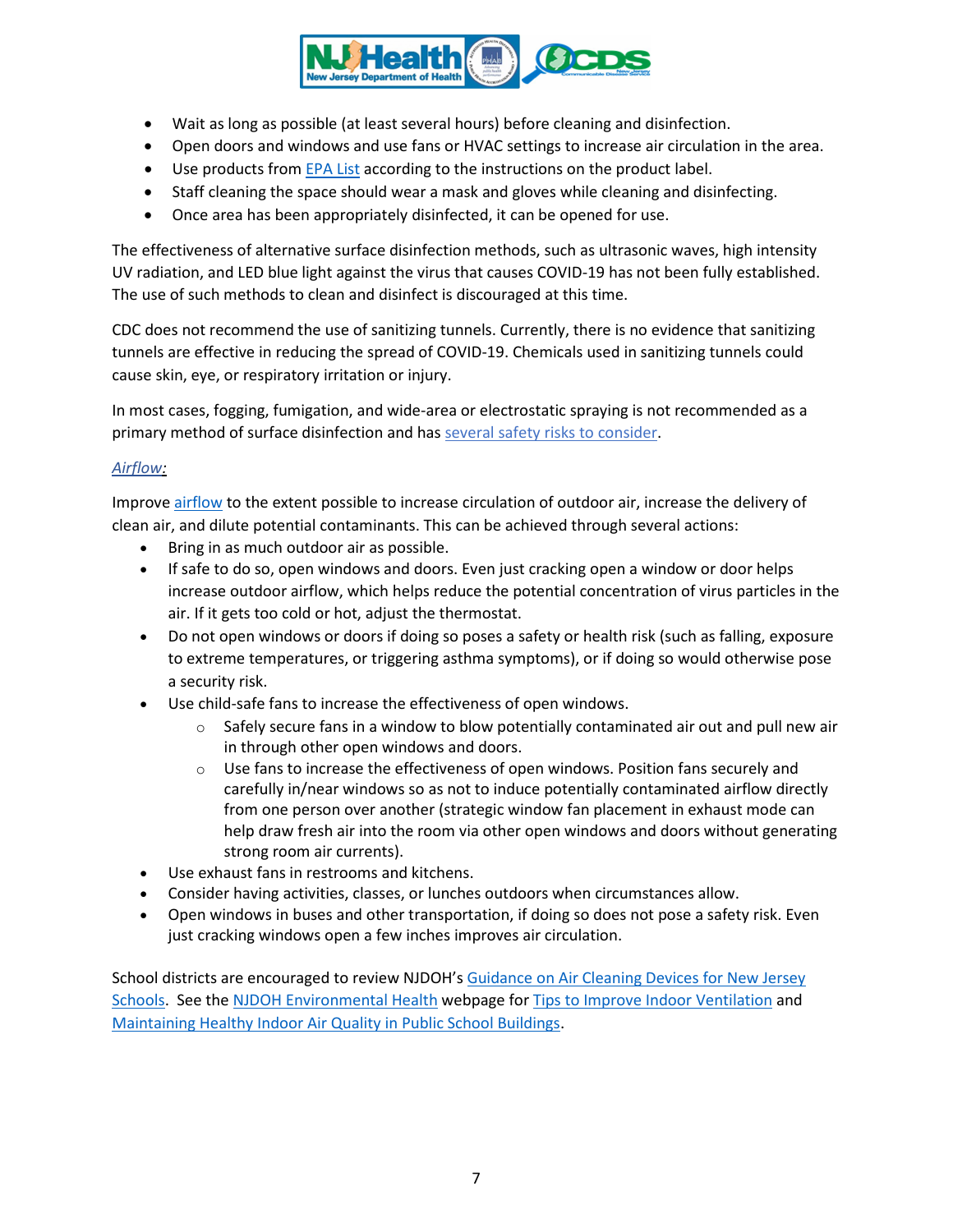

## *Stay Home When Sick or if Exposed to COVID-19*

Educate staff, students, and their families about when they should stay home and when they should return to school. Students and staff should stay home if they:

- Have tested positive (viral test) for COVID-19.
- Are sick.
- Meet the criteria fo[r quarantine](#page-10-0) and have had close [contact](#page-14-0) with a person with COVID-19.

While there is no statewide travel advisory or mandate in place at this time, schools are encouraged to have a policy for exclusion for students and staff that travel that is consistent with CDC COVID-19 travel [recommendations.](https://www.cdc.gov/coronavirus/2019-ncov/travelers/travel-during-covid19.html)

- For those traveling to/from New Jersey, domestic travel is defined as lasting 24 hours or longer to states or US territories other than those connected to New Jersey, such as Pennsylvania, New York, and Delaware.
	- o [NJ travel recommendations](https://covid19.nj.gov/faqs/nj-information/travel-information/which-states-are-on-the-travel-advisory-list-are-there-travel-restrictions-to-or-from-new-jersey)
	- o [CDC international travel recommendations](https://www.cdc.gov/coronavirus/2019-ncov/travelers/after-travel-precautions.html)
	- o [CDC domestic travel recommendations](https://www.cdc.gov/coronavirus/2019-ncov/travelers/travel-during-covid19.html)

Siblings who are not fully vaccinated (or mee[t criteria for quarantine\)](#page-10-0) of a student who has symptoms and meets COVID-19 Exclusion criteria should be excluded from school until the symptomatic individual receives a negative test result. If the symptomatic individual tests positive, the sibling will need to quarantine.

## *Parental Symptom Screening*

Parents/caregivers should be strongly encouraged to monitor their children for signs of illness every day as they are the front line for assessing illness in their children. Students who are sick should **not** attend school in-person. Schools should strictly enforce exclusion criteria for both students and staff.

Schools should consider providing parent education about the importance of monitoring symptoms and staying home while ill through school or district messaging. Using existing outreach systems to provide reminders to staff and families to check for symptoms before leaving for school.

Schools should provide clear and accessible directions to parents/caregivers and students for reporting symptoms and reasons for absences.

# *Response to Symptomatic Students and Staff*

Schools should ensure that procedures are in place to identify and respond to a student or staff member who becomes ill with COVID-19 symptoms.

- Closely monitor daily reports of staff and student attendance/absence and identify when persons are out with COVID-19 symptoms.
- Designate an area or room away from others to isolate individuals who become ill with COVID-19 symptoms while at school.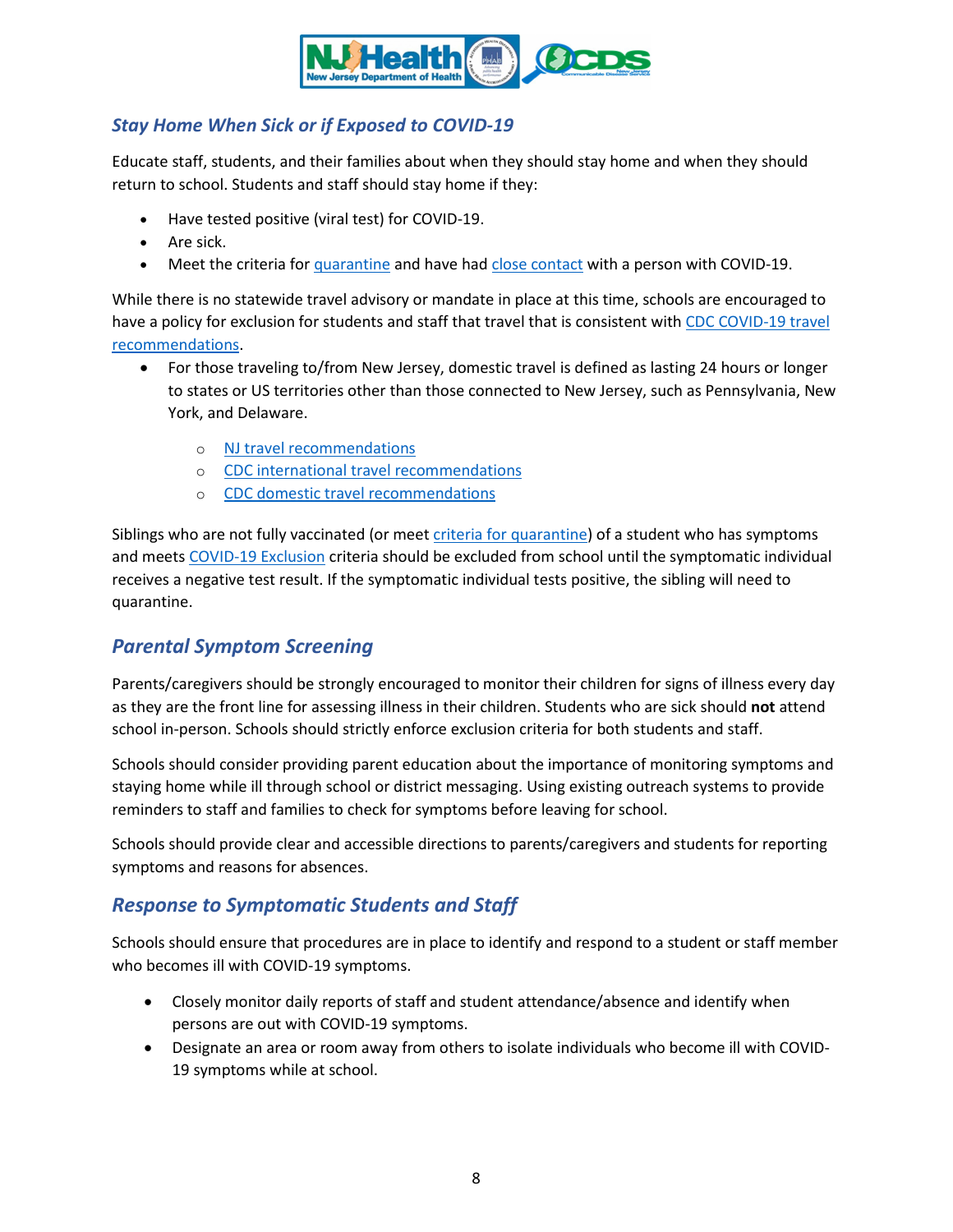

- $\circ$  Consider an area separate from the nurse's office so the nurse's office can be used for routine visits such as medication administration, injuries, and non-COVID-19 related visits.
- $\circ$  Ensure there is enough space for multiple people placed at least 6 feet apart.
- $\circ$  Ensure that hygiene supplies are available, including additional cloth masks, facial tissues, and alcohol-based hand sanitizer.
- o School nurses should us[e Standard and Transmission-Based Precautions](https://www.cdc.gov/coronavirus/2019-ncov/hcp/infection-control-recommendations.html?CDC_AA_refVal=https%3A%2F%2Fwww.cdc.gov%2Fcoronavirus%2F2019-ncov%2Finfection-control%2Fcontrol-recommendations.html) based on the [care and tasks](https://www.state.nj.us/health/cd/documents/topics/NCOV/PPE_School_Nurses.pdf) required.
- $\circ$  Staff assigned to supervise students waiting to be picked up do not need to be healthcare personnel but should follow physical distancing guidelines.
- o Follow guidance in [Cleaning, Disinfection and Airflow](#page-5-0) section.

### *When illness occurs in the school setting*

Children and staff with COVID-19 symptoms regardless of vaccination status should be separated away from others until they can be sent home. If a mask is not worn by the ill student due to an exemption or exception described in **EO 251**, other staff should be sure to adhere to the universal mask policy and follow maximum physical distancing guidelines (6 feet away).

- Ask ill student (or parent) and staff whether they have had potential exposure to COVID-19 meeting the definition of [a close contact.](#page-14-0)
- Individuals should be sent home and referred to a healthcare provider. Persons wit[h COVID-19](#page-9-0) [compatible symptoms](#page-9-0) should undergo COVID-19 testing regardless of vaccination status.
	- o I[f community transmission is low](https://www.nj.gov/health/cd/statistics/covid/#1) ill individuals **without potential exposure to COVID-19** should use the [NJDOH School Exclusion List](https://www.nj.gov/health/cd/documents/topics/outbreaks/School%20Exclusion%20List_9.2018.pdf) to determine when they may return to school. No public health notification is needed UNLESS there is an unusual increase in the number of persons who are ill (over normal levels), which might indicate an outbreak.
	- $\circ$  If ill students have potential COVID-19 exposure OR if community transmission is [moderate or high,](https://www.nj.gov/health/cd/statistics/covid/#1) they should continue to be excluded according to the COVID-19 Exclusion Criteria.
- Schools should notify LHDs when students or staff:
	- o Are ill and have potential COVID-19 exposure;
	- o When there is an increase in the number of persons with COVID-19 compatible symptoms;
	- o Test positive for COVID-19 (when in-school testing is performed).
- Schools should be prepared to provide the following information when consulting with the LHD:
	- o Contact information for the ill persons;
	- $\circ$  The date the ill person developed symptoms, tested positive for COVID-19 (if known), and was last in the building;
	- $\circ$  Types of interactions (close contacts, length of contact) the person may have had with other persons in the building or in other locations;
	- o Vaccination status of the ill person and the close contacts.
	- o Names, addresses, and telephone numbers for ill person's close contacts in the school;
	- $\circ$  Any other information to assist with the determination of next steps.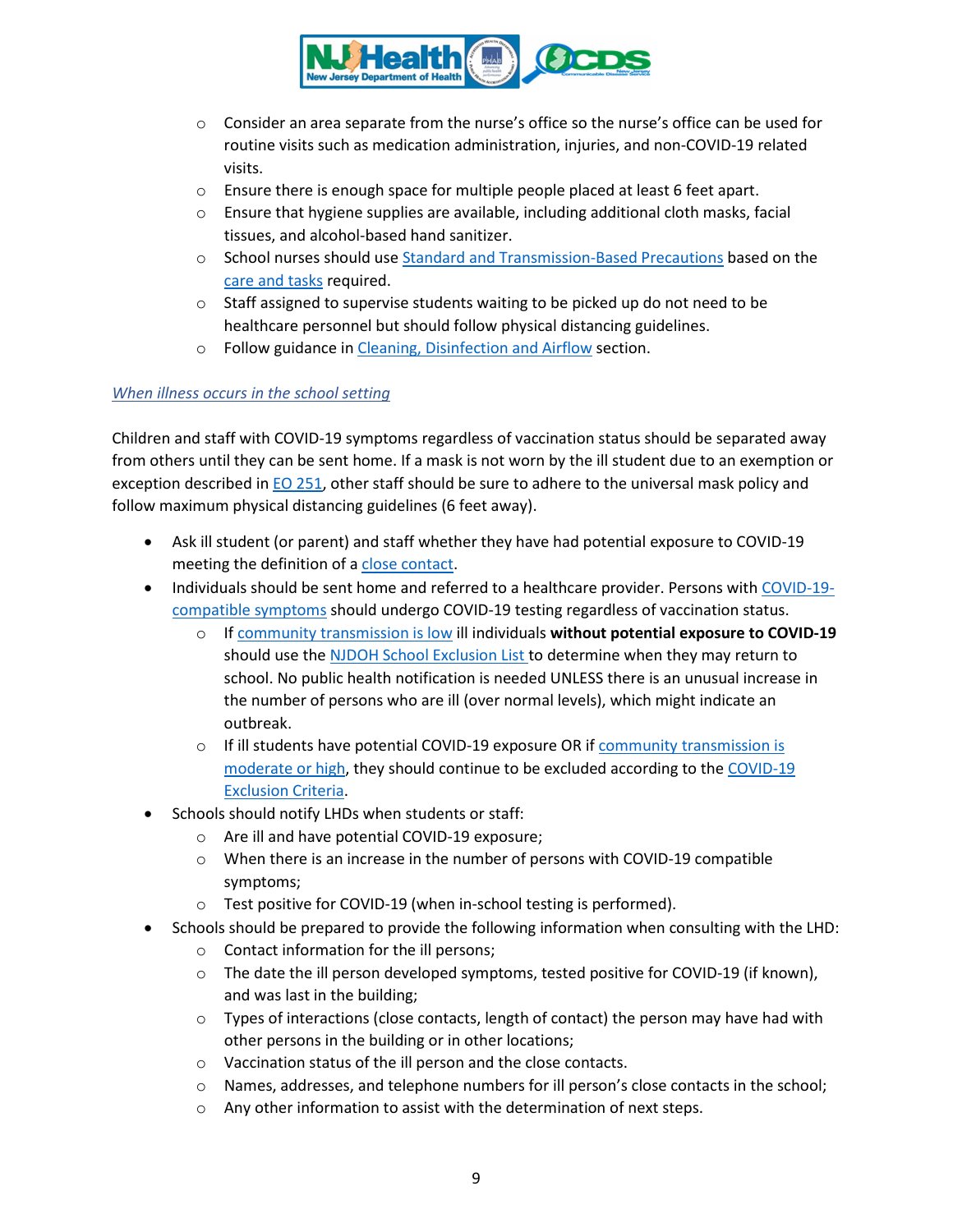

**Regardless of vaccination status,** if a student or staff experiences [COVID-compatible symptoms,](#page-9-0) they should [isolate themselves from others,](https://www.cdc.gov/coronavirus/2019-ncov/if-you-are-sick/isolation.html) be clinically evaluated for COVID-19, and tested for SARS-CoV-2.

## *Exclusion*

Parents should not send students to school when sick. For school settings, NJDOH recommends that students with the following symptoms be promptly isolated from others and excluded from school:

- <span id="page-9-0"></span>• At least **two** of the following symptoms: fever (measure or subjective), chills, rigors (shivers), myalgia (muscle aches), headache, sore throat, nausea or vomiting, diarrhea, fatigue, congestion or runny nose; **OR**
- At least **one** of the following symptoms: cough, shortness of breath, difficulty breathing, new olfactory disorder, new taste disorder.

## **For students with chronic illness, only new symptoms, or symptoms worse than baseline should be used to fulfill symptom-based exclusion criteria.**

On January 4, 2022, CDC updated [COVID-19 isolation and quarantine recommendations](https://www.cdc.gov/coronavirus/2019-ncov/your-health/quarantine-isolation.html) with shorter isolation (for asymptomatic infected and mildly ill people) and quarantine periods of 5 days to focus on the period when a person is most infectious (followed by continued masking for an additional 5 days). Individuals who are unable to wear a mask should be excluded until after at least 10 days and continue to isolate/quarantine.

CDC has release[d isolation](https://www.cdc.gov/coronavirus/2019-ncov/community/schools-childcare/k-12-contact-tracing/about-isolation.html) and [quarantine](https://www.cdc.gov/coronavirus/2019-ncov/community/schools-childcare/k-12-contact-tracing/about-quarantine.html) guidance for K-12 schools. Additional updated information for K-12 schools can be found a[t https://www.cdc.gov/coronavirus/2019-ncov/community/schools](https://www.cdc.gov/coronavirus/2019-ncov/community/schools-childcare/index.html)[childcare/index.html](https://www.cdc.gov/coronavirus/2019-ncov/community/schools-childcare/index.html)

## **COVID-19 exclusion (isolation) criteria for persons who have COVID-19 compatible symptoms or who test positive for COVID-19**:

Individuals regardless of vaccination status, who test positive or individuals with COVID-19 symptoms who have not been tested and do not have an alternative diagnosis from their healthcare provider should:

- Stay home for at least 5 full days after the onset of symptoms or if asymptomatic after the positive test (day of symptoms is day 0; if asymptomatic, day the test was performed is day 0).
- If they have no symptoms or symptoms are resolving after 5 days and are fever-free (without the use of fever-reducing medication) for 24 hours, they can leave their home and should;
	- o Wear a mask when around others at home and in public (indoors and outdoors) for an additional 5 days. For these additional 5 days, schools should have a plan to ensure adequate distance during those activities (i.e., eating) when mask wearing is not possible. Time without mask being worn should be kept to minimum possible.
	- $\circ$  On days 6-10, limit participation in extracurricular activities to only those activities where masks can be worn consistently and correctly.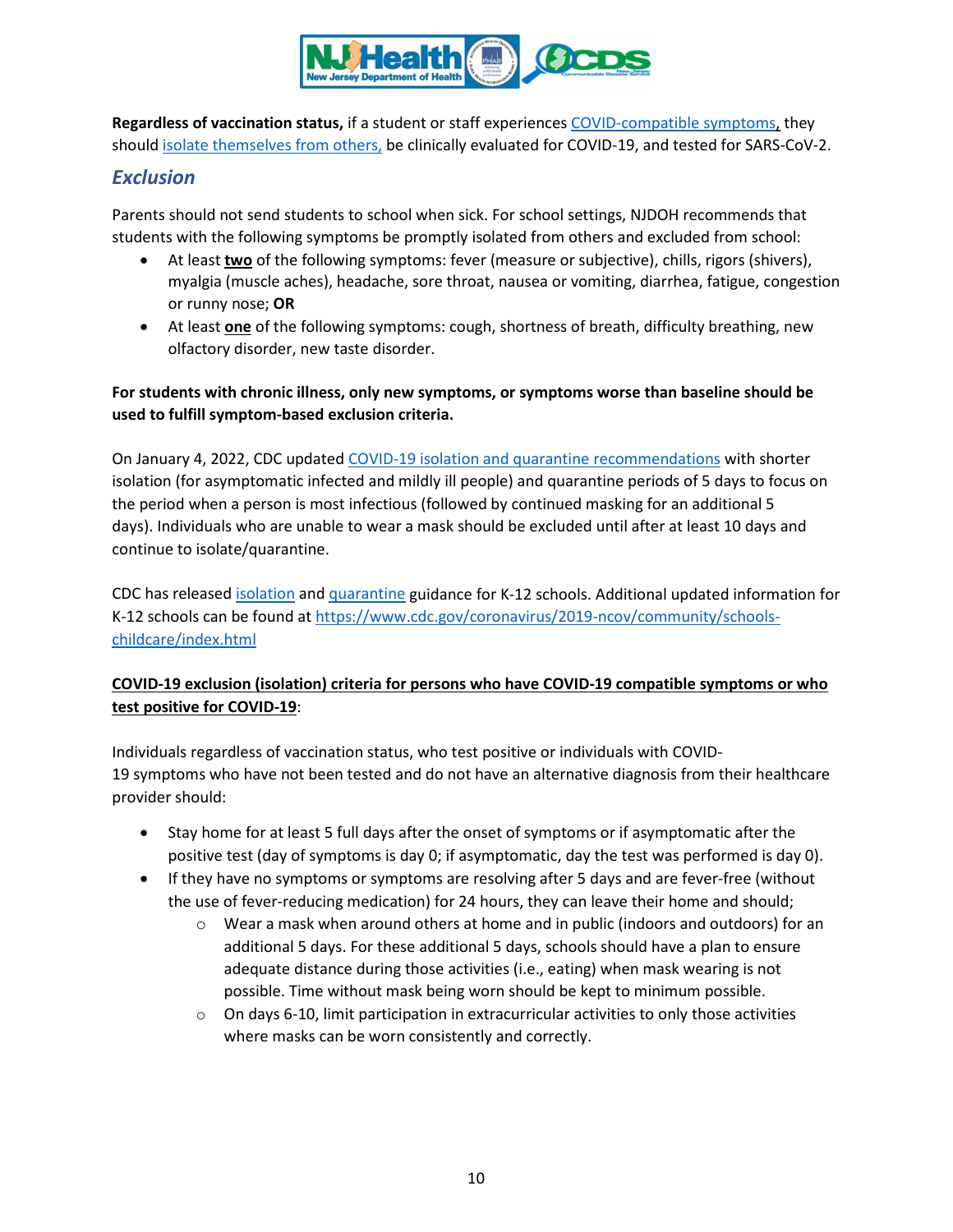

**Exception:** During periods of low community transmission (green), ill individuals with COVID-19 compatible symptoms who are not tested **and do not have a known COVID-19 exposure** may follow [NJDOH School Exclusion List](https://www.nj.gov/health/cd/documents/topics/outbreaks/School%20Exclusion%20List_9.2018.pdf) to determine when they may return to school.

CDC recommends an isolation period of at least 10 and up to 20 days for people who were severely ill with COVID-19 and for [people with weakened immune systems.](https://www.cdc.gov/coronavirus/2019-ncov/need-extra-precautions/people-with-medical-conditions.html) Se[e Overview of COVID-19 Isolation for](https://www.cdc.gov/coronavirus/2019-ncov/community/schools-childcare/k-12-contact-tracing/about-isolation.html)  [K-12 Schools](https://www.cdc.gov/coronavirus/2019-ncov/community/schools-childcare/k-12-contact-tracing/about-isolation.html) for additional details.

### *Individuals with an alternative diagnosis:*

Evaluation by a health care provider may be necessary to differentiate between COVID-19 and alternative diagnoses. Clinical evaluation and/or testing for COVID-19 may be considered for ANY of the symptoms listed above, depending on suspicion of illness from a health care provider. Testing is strongly recommended, especially when there are multiple unlinked cases in the school and during periods of moderate and high levels of community transmission.

Individuals with COVID-19 compatible symptoms **and no known exposure** to a COVID-19 case in the last 5 days, regardless of vaccination status, may follow the [NJDOH School Exclusion List](https://www.nj.gov/health/cd/documents/topics/outbreaks/School%20Exclusion%20List_9.2018.pdf) to determine when they may return to school **only if they have an alternative diagnosis (i.e., strep throat, influenza, worsening of chronic illness) supported by clinical evaluation.**

**Exception:** During periods of low community transmission (green), ill individuals with COVID-19 compatible symptoms who are not tested **and do not have a known COVID-19 exposure** may follow [NJDOH School Exclusion List](https://www.nj.gov/health/cd/documents/topics/outbreaks/School%20Exclusion%20List_9.2018.pdf) to determine when they may return to school.

The [COVID-19 Exclusion Table](#page-13-0) below can be used to determine the need for and duration of school exclusion. In order to facilitate rapid diagnosis and limit unnecessary school exclusion, schools may consider implementing school-base[d diagnostic testing](#page-15-0) for students and staff.

#### <span id="page-10-0"></span>**COVID-19 exclusion criteria for close contacts (quarantine) guidance:**

Exposed close contacts who have no COVID-19 compatible symptoms in the following groups should be excluded from school:

- Age 12 or older who completed the [primary](https://www.cdc.gov/vaccines/covid-19/clinical-considerations/covid-19-vaccines-us.html?CDC_AA_refVal=https%3A%2F%2Fwww.cdc.gov%2Fvaccines%2Fcovid-19%2Finfo-by-product%2Fclinical-considerations.html) series of a recommended COVID-19 vaccine, but have not received a [recommended](https://www.cdc.gov/coronavirus/2019-ncov/vaccines/booster-shot.html) booster shot when eligible.
- **•** Persons who are not fully [vaccinated.](https://www.cdc.gov/coronavirus/2019-ncov/vaccines/stay-up-to-date.html#:%7E:text=Everyone%205%20years%20and%20older,%2DBioNTech%20COVID%2D19%20vaccine.)

**Exception – schools who are using a ["Test to Stay"](https://www.nj.gov/health/cd/documents/topics/NCOV/K-12-test-to-stay.pdf) protocol may allow asymptomatic close contacts to return to in-person academic activities immediately so long as the contacts follow the protocol.**

For determining a school-based close contact to a COVID-19 case:

- Individuals would be considered exposed during the period between 2 days prior to symptom onset (or positive test date if asymptomatic) and 5 days after.
- Individuals would NOT be considered exposed during the case's additional precaution period at day 6-10).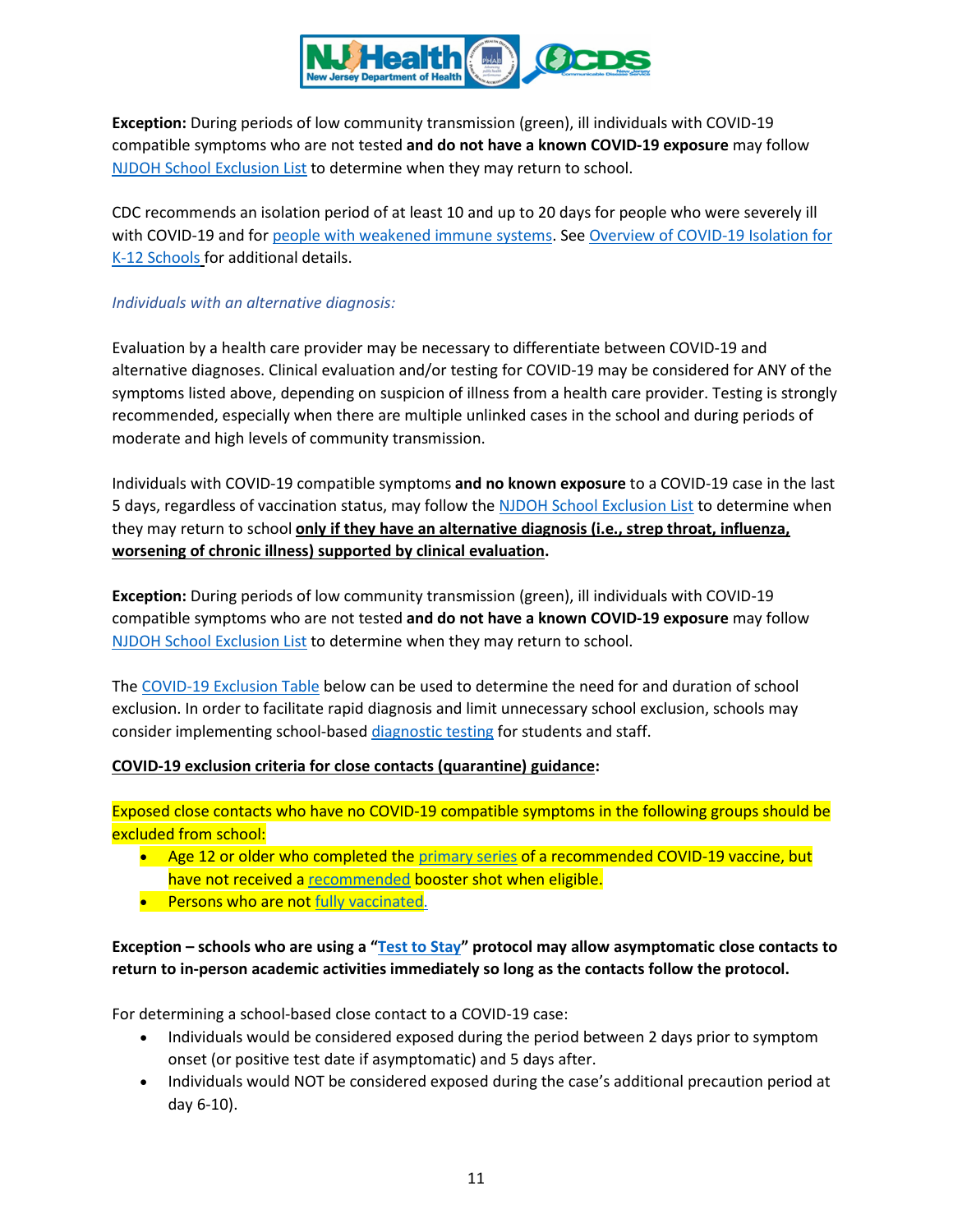

During quarantine, students and staff should follow recommendations and additional precautions outlined in DOH [Recommended Isolation and Quarantine Timeframes for Non-Healthcare Settings](https://www.nj.gov/health/cd/documents/topics/NCOV/isolation_quarantine_nonhealthcare.pdf) regarding staying home, travel, and testing.

Exposed close contacts who have no COVID-19 symptoms in the following groups do not need to be excluded from school:

- Age 12 or older and have received all [recommended vaccine doses,](https://www.cdc.gov/coronavirus/2019-ncov/vaccines/booster-shot.html) including [boosters](https://www.cdc.gov/coronavirus/2019-ncov/vaccines/booster-shot.html) and [additional primary shots](https://www.cdc.gov/coronavirus/2019-ncov/vaccines/recommendations/immuno.html) for some immunocompromised people.
- Age 5-11 years and completed the [primary series](https://www.cdc.gov/vaccines/covid-19/clinical-considerations/covid-19-vaccines-us.html?CDC_AA_refVal=https%3A%2F%2Fwww.cdc.gov%2Fvaccines%2Fcovid-19%2Finfo-by-product%2Fclinical-considerations.html#children) of COVID-19 vaccines.
- $\bullet$  Had confirmed COVID-19 within the last 90 days (tested positive using a [viral test\)](https://www.cdc.gov/coronavirus/2019-ncov/symptoms-testing/testing.html).

*To allow time for students to catch up with the latest recommendations and to minimize disruption to inperson learning, schools may wait until February 1, 2022 to implement school exclusion for students ages 12-17 years who completed their primary vaccine series but have not yet received all eligible boosters.*

Everyone should:

- Wear a [well-fitting mask](https://www.cdc.gov/coronavirus/2019-ncov/your-health/effective-masks.html) around others for 10 days from the date of their last close contact with someone with COVID-19 (the date of last close contact is considered day 0).
- Get tested at least 5 days after having close contact with someone with COVID-19 unless they had confirmed COVID-19 in the last 90 days and subsequently recovered.
- Monitor for fever (100.4◦F or greater), cough, shortness of breath, or other COVID-19 symptoms for 10 days after their last exposure.
- On days 6 through 10, limit participation in extracurricular activities to only those activities where masks can be worn consistently and correctly.

If any close contact experiences symptoms (regardless of vaccination status), they should isolate themselves from others, be clinically evaluated if indicated, and get tested for COVID-19.

#### **Exceptions for household contacts:**

In all risk levels, students and staff who meet the [criteria for quarantine](#page-10-0) and who are household members of a student/staff member with COVID-19 compatible symptoms that meets COVID-19 Exclusion Criteria should be excluded from school until the symptomatic individual receives a negative test result. If the ill person is not tested but an alternative diagnosis is established after clinical evaluation, household contacts can return to school.

Household contacts who can't isolate away from a household member with COVID-19 should start their quarantine period on the day after the household member would have completed their 10-day isolation period, UNLESS the household member is able to consistently wear a well fitted mask in the household through day 10, in which case the quarantine period would start on the day after the household member completes their 5-day isolation period.

**In response to symptomatic students who have not undergone testing AND who have no known exposure to COVID-19, schools should not identify and exclude their close contacts from school. COVID-19 testing is strongly encouraged so this determination can be made.**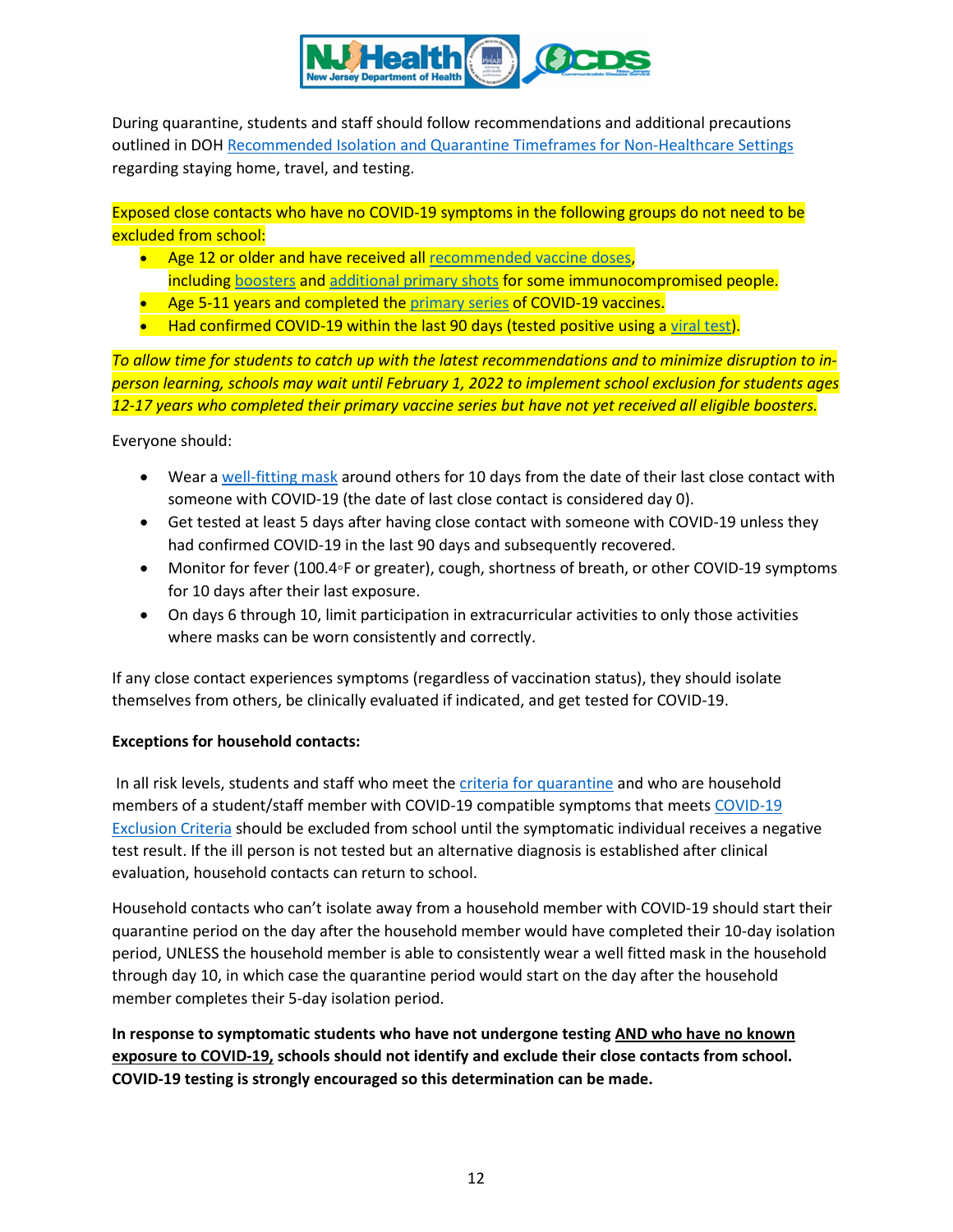

**Schools serving medically complex or other high-risk individuals should use a 10-day exclusion period for the exclusion of these individuals or those who work closely with them when identified as close contacts.**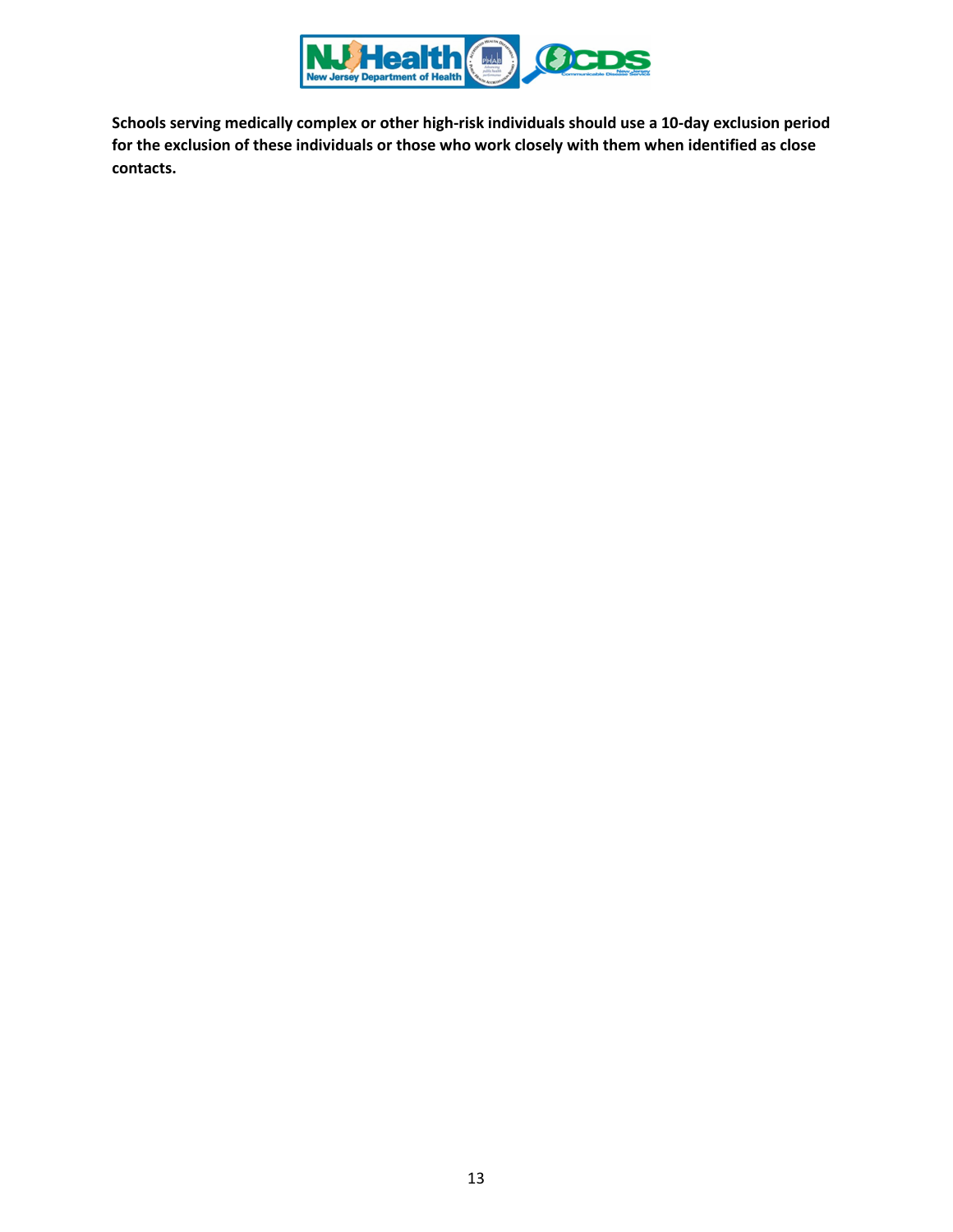

### <span id="page-13-0"></span>*Exclusion criteria for persons with COVID-19, COVID-19 compatible symptoms and close contacts who meet criteria for quarantine1*

|                                                                                            | <b>Low Risk</b>                                                                                                                                                                                                                                                                                                                                                                                                                       | <b>Moderate Risk</b>                                                                                                                                                                                                                                                                                                                                                                                                                                                                          | <b>High Risk</b> | <b>Very High Risk</b> |
|--------------------------------------------------------------------------------------------|---------------------------------------------------------------------------------------------------------------------------------------------------------------------------------------------------------------------------------------------------------------------------------------------------------------------------------------------------------------------------------------------------------------------------------------|-----------------------------------------------------------------------------------------------------------------------------------------------------------------------------------------------------------------------------------------------------------------------------------------------------------------------------------------------------------------------------------------------------------------------------------------------------------------------------------------------|------------------|-----------------------|
| <b>COVID-19 positive</b><br>(viral test),<br>symptomatic or<br>asymptomatic                | Exclude according to COVID-19 exclusion criteria<br>Identify and exclude unvaccinated school based close contacts                                                                                                                                                                                                                                                                                                                     |                                                                                                                                                                                                                                                                                                                                                                                                                                                                                               |                  |                       |
| <b>COVID-19 -</b><br>compatible<br>symptoms but<br>not tested for<br>COVID-19              | If no potential exposure to a<br>COVID-19 case in the last 5<br>days, individual can follow<br><b>NJDOH School Exclusion List</b><br>If person has potential<br>exposure to COVID-19 in the<br>last 5 days, exclude<br>according to COVID-19<br>exclusion criteria                                                                                                                                                                    | If no potential exposure to a COVID-19 case in the last 5 days AND has<br>an alternative diagnosis from a healthcare provider, follow NJDOH<br><b>School Exclusion List</b><br>If no potential exposure to a COVID-19 case in the last 5 days but<br>without an alternative diagnosis from a healthcare provider, exclude<br>according to COVID-19 exclusion criteria<br>If person has potential exposure to COVID-19 in the last 5 days,<br>exclude according to COVID-19 exclusion criteria |                  |                       |
| <b>COVID-19 -</b><br>compatible<br>symptoms and<br>negative COVID-<br>19 test (viral test) | <b>Follow NJDOH School Exclusion List</b><br>Symptomatic individuals with high likelihood of COVID-19 (i.e., who are close contacts of a confirmed<br>case or who have had suspected exposure to a person with COVID-19 AND who meet the criteria for<br>guarantine AND have not had COVID-19 in the past 3 months) who test negative by rapid antigen test<br>should undergo confirmatory testing with molecular test (i.e. RT-PCR). |                                                                                                                                                                                                                                                                                                                                                                                                                                                                                               |                  |                       |
| <b>Close contact</b><br>of staff or student<br>with COVID-192,3                            | Close contacts who meet the criteria for quarantine should be excluded for 5 days <sup>4</sup> from date of last<br>contact.                                                                                                                                                                                                                                                                                                          |                                                                                                                                                                                                                                                                                                                                                                                                                                                                                               |                  |                       |

*1. In all risk levels, students and staff who meet th[e criteria for quarantine](#page-10-0) and who are household members of a student/staff member with COVID-19 compatible symptoms that meets [COVID-19 Exclusion Criteria](#page-9-0) should be excluded from school until the symptomatic individual receives a negative test result. If the symptomatic individual tests positive, the household member will need to quarantine.*

*2. Persons who do not meet th[e criteria for quarantine](#page-10-0) who have close contact with someone with COVID-19 do NOT need to be excluded from school if they are asymptomatic but should be referred for testing 5 days after last close contact.*

*3. Individuals who have been diagnosed with COVID-19 in the past 90 days who have close contact with someone with COVID-19 and are asymptomatic do NOT need to be excluded from school and do not need to be tested.* 

*4. Continue to wear a well-fitting mask when around others at home and in public (indoors and outdoors) for the full 10 days after the last close contact.*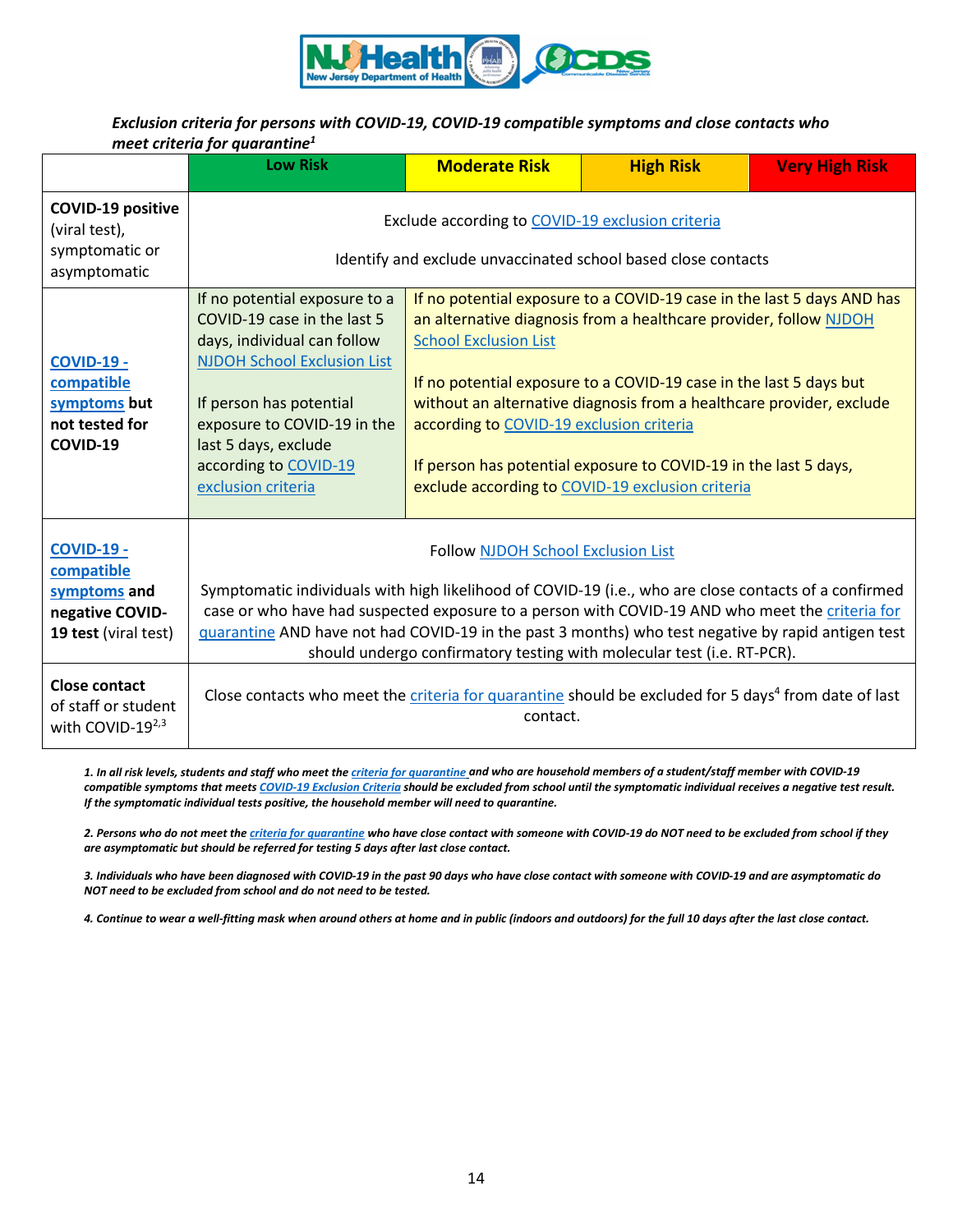

# *Outbreaks*

Schools must report single cases to their local health department. LHDs will work with schools to determine if there is an outbreak. An outbreak in a school setting is defined as three or more laboratoryconfirmed (by RT-PCR or antigen) COVID-19 cases among students or staff with onsets within a 14-day period, who are epidemiologically linked<sup>[2](#page-14-2)</sup>, do not share a household, and were not identified as close contacts of each other in another setting during standard case investigation or contact tracing.

If an outbreak has been identified, schools and local health departments should promptly intervene to control spread while working to determine whether the outbreak originated in the school setting.

During an outbreak, schools may consider a temporary transition of affected cohorts to remote learning if a high number of cases is preventing timely contact tracing and exclusion and a short-term transition to remote learning is needed to allow for such actions to occur.

Decisions to transition cohorts to remote learning should be made by schools based on their individual circumstances in conjunction with LHDs.

## *Contact Tracing and Notification*

Contact tracing is a strategy used to determine the source of an infection and how it is spreading. Finding people who are close contacts to a person who has tested positive for COVID-19, and therefore at higher risk of becoming infected themselves, can help prevent further spread of the virus.

<span id="page-14-0"></span>*Close contact is defined as being within 6 feet of someone with suspected or known COVID-19 for 15 or more minutes during a 24-hour period. In certain situations, it may be difficult to determine whether individuals have met this criterion and an entire cohort, classroom, or other group may need to be considered exposed.* 

<span id="page-14-1"></span>**Exception:** In the **K–12 indoor classroom** setting or a structured outdoor setting where mask use can be observed (i.e., holding class outdoors with educator supervision), the close contact definition *excludes* **students** who were within **3 to 6 feet of an infected student** (laboratory-confirmed or a [clinically compatible illness\)](https://www.cdc.gov/coronavirus/2019-ncov/hcp/clinical-guidance-management-patients.html) if both the infected student and the exposed student(s) correctly and consistently wore well-fitting masks the entire time.

## **This exception does not apply to teachers, staff, or other adults in the indoor classroom setting.**

School staff should identify school-based close contacts of positive COVID-19 cases in the school.

• As with any other communicable disease outbreak, schools will assist in identifying the close contacts within the school and communicating this information back to the LHD.

<span id="page-14-2"></span> $2$  Health departments should verify to the best extent possible that cases were present in the same setting during the same time period (e.g., same classroom, school event, school-based extracurricular activity, school transportation) within 14 days prior to onset date (if symptomatic) or specimen collection date for the first specimen that tested positive (if asymptomatic or onset date is unknown) and that there is no other more likely source of exposure (e.g., household or close contact to a confirmed case outside of educational setting).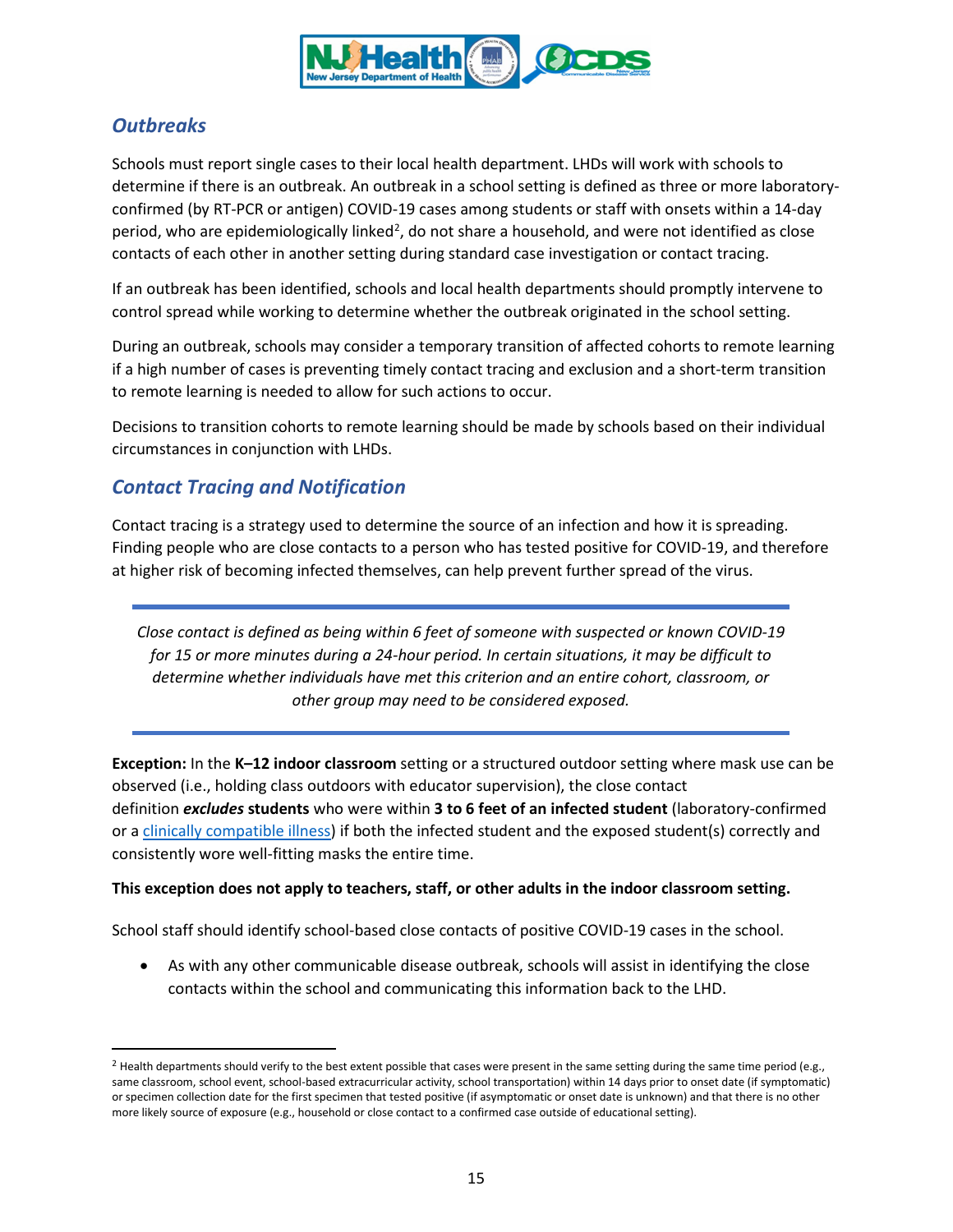

- With guidance from the LHD, schools will be responsible for notifying parents and staff of the close contact exposure and exclusion requirements while maintaining confidentiality.
- The LHD contact tracing team will notify and interview the close contacts identified by the school and reinforce the exclusion requirements.

Customizable contact tracing notification letters can be found at [https://www.cdc.gov/coronavirus/2019-ncov/community/schools-childcare/k-12-contact](https://www.cdc.gov/coronavirus/2019-ncov/community/schools-childcare/k-12-contact-tracing/letters.html)[tracing/letters.html](https://www.cdc.gov/coronavirus/2019-ncov/community/schools-childcare/k-12-contact-tracing/letters.html)

The NJDOH isolation and quarantine calculator can be found at [https://covid19.nj.gov/pages/quarantine-calculator.](https://covid19.nj.gov/pages/quarantine-calculator)

## *Testing*

When schools implement testing combined with key mitigation strategies, they can detect new cases to prevent outbreaks, reduce the risk of further transmission, and protect students, teachers, and staff from COVID-19. This guidance can assist districts as they craft policies for compliance with staff testing as required by [EO 253.](https://nj.gov/infobank/eo/056murphy/pdf/EO-253.pdf)

In some schools, school-based healthcare professionals (e.g., school nurses) may perform SARS-CoV-2 antigen testing in school-based health centers if they are trained in specimen collection, conducting the test per manufacturer's instructions, and obtain a Clinical Laboratory Improvement Amendments (CLIA) certificate of waiver. Some school-based healthcare professionals may also be able to perform specimen collection to send to a lab for testing, if trained in specimen collection, without a CLIA certificate. It is important that school-based healthcare professionals have access to, and training on the proper use of [personal protective equipment \(PPE\).](https://www.cdc.gov/coronavirus/2019-ncov/hcp/using-ppe.html) 

Any healthcare provider or laboratory performing COVID-19 testing, including K-12 schools, are required to report all COVID-19 laboratory test results, both positive and negative, electronically to NJDOH. Laboratories are required to report test results into the NJDOH Communicable Disease Reporting and Surveillance System (CDRSS). Access to CDRSS requires the completion of training available on the [CDRSS home page.](https://cdrs.doh.state.nj.us/cdrss/login/loginPage/) Healthcare providers, including schools, can report into CDRSS or through [SimpleReport.](https://simplereport.gov/) Refer t[o Guidance for Schools on COVID-19 Reporting Requirements, Reporting Point of](https://www.nj.gov/health/cd/documents/topics/NCOV/school_testing_reporting.pdf)  [Care \(POC\) COVID-19 Test Results, and Screening Testing Program.](https://www.nj.gov/health/cd/documents/topics/NCOV/school_testing_reporting.pdf)

## <span id="page-15-0"></span>*Diagnostic Testing:*

At all levels o[f community transmission,](https://www.nj.gov/health/cd/statistics/covid/#1) NJDOH recommends that schools work with their local health departments to identify rapid viral testing options in their community for the testing of symptomatic individuals and asymptomatic individuals who were exposed to someone with COVID-19. Having access to rapid COVID-19 testing for ill students and staff can reduce unnecessary exclusion of ill persons and their contacts and minimize unnecessary disruptions of the educational process. Results of all testing including point of care – must be reported to public health authorities by the entity conducting the testing.

## *Screening testing:*

Schools should use screening testing as a strategy to identify cases and prevent secondary transmission. Screening testing involves using SARS-CoV-2 viral tests (diagnostic tests used for screening purposes) intended to identify occurrence at the individual level even if there is no reason to suspect infection i.e., there is no known exposure. This includes, but is not limited to, screening testing of asymptomatic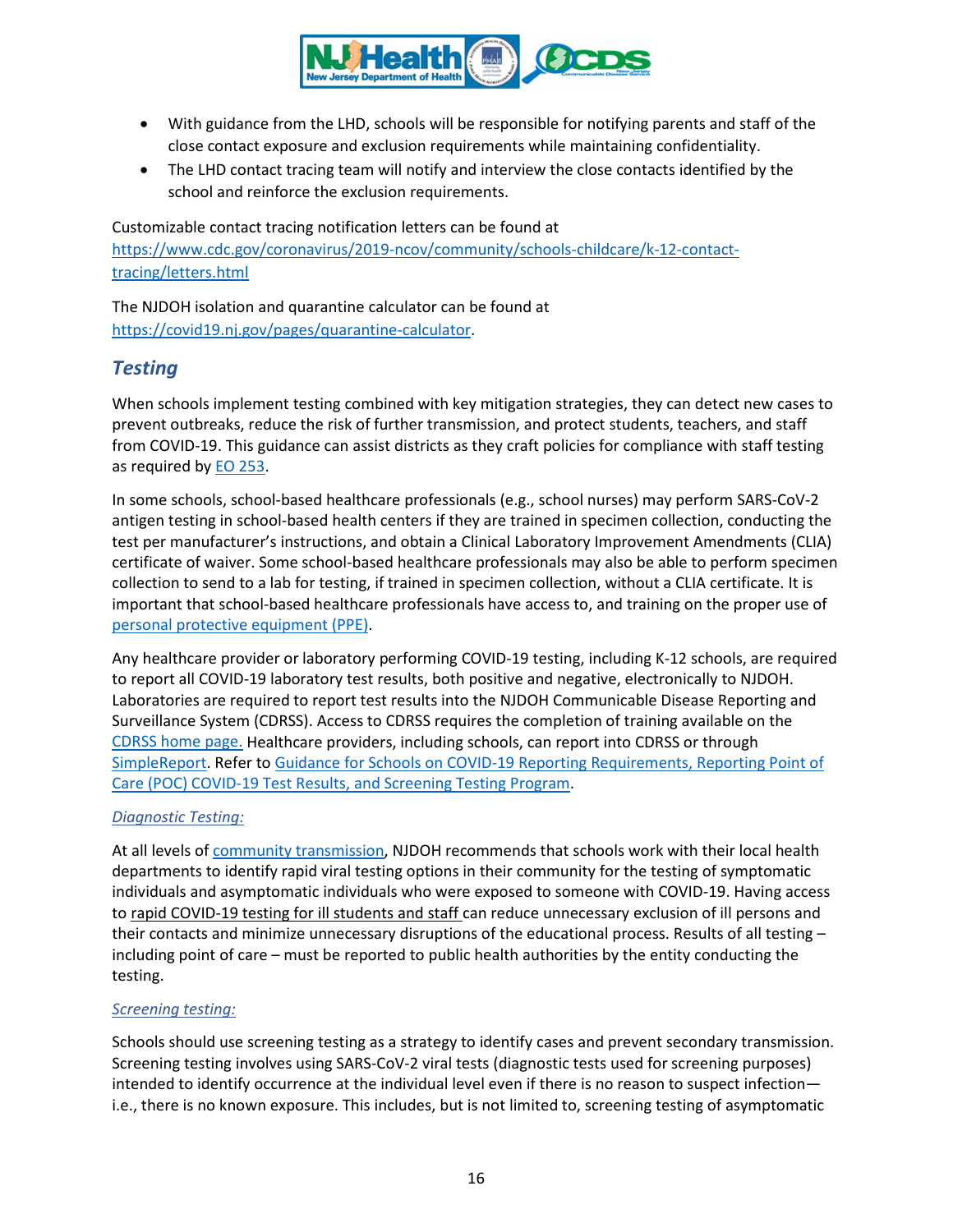

individuals without known exposure with the intent of making decisions based on the test results. Further information on screening testing is available in [NJDOH screening testing guidelines.](https://www.state.nj.us/health/cd/documents/topics/NCOV/K-12_screening_testing_guidelines.pdf)

The US Department of Health and Human Services (HHS) and CDC have made available a [grant program](https://www.cdc.gov/ncezid/dpei/pdf/guidance-elc-reopening-schools-508.pdf) to assist schools with implementing screening testing. Participation in this program is voluntary but strongly encouraged. Schools interested in participating in this program can obtain additional information by emailin[g COVID.schooltesting@doh.nj.gov.](mailto:COVID.schooltesting@doh.nj.gov)

Developing and implementing a screening testing strategy is particularly important during periods of [high community transmission](https://www.nj.gov/health/cd/statistics/covid/#1) when physical space limitations prevent the implementation of maximal social distancing practices. Testing strategies in K-12 schools should be developed in consultation with local health departments. Results of all testing – including point of care – must be reported to public health authorities by the entity conducting the testing. In addition to reporting individual test results to public health authorities, schools are encouraged to report aggregate screening testing results, including the number of tests performed, directly to NJDOH through the Surveillance for Influenza and COVID-19 (SIC) Module in [CDRSS.](https://cdrs.doh.state.nj.us/cdrss/login/loginPage/) Note: Schools participating in the NJDOH grant funded screening testing program and those included as "covered settings" i[n NJDOH Executive Directive 21-011](https://www.state.nj.us/health/legal/covid19/VaxTestEDCoveredSettings.pdf) are required to report this information. Registration and training for reporting screening testing data can be found at [https://cdrs.doh.state.nj.us/cdrss/common/cdrssTrainingNotes.](https://cdrs.doh.state.nj.us/cdrss/common/cdrssTrainingNotes)

#### *Home-based testing:*

A variety of home-based COVID-19 tests are becoming more widely available. While all involve selfcollection of specimens, some test kits require a prescription and others are over-the-counter (OTC). Some collections/testing are observed by a telehealth provider, some involve self-collection but are sent to a laboratory for processing, and others use self-collection and self-testing without any involvement of a healthcare provider. Some home-based tests have been authorized by FDA for screening purposes, others for diagnostic testing.

Information on home-based testing is available at [https://www.state.nj.us/health/cd/documents/topics/NCOV/COVID\\_home\\_tests.pdf.](https://www.state.nj.us/health/cd/documents/topics/NCOV/COVID_home_tests.pdf)

## *Resources*

*[CDC](https://www.cdc.gov/coronavirus/2019-nCoV/index.html)*

[Guidance for COVID-19 Prevention in](https://www.cdc.gov/coronavirus/2019-ncov/community/schools-childcare/k-12-guidance.html) K-12 Schools Updated January 6, 2022

[What You Should Know About COVID-19 Testing in Schools](https://www.cdc.gov/coronavirus/2019-ncov/community/schools-childcare/what-you-should-know.html) January 6, 2022

[Responding to COVID-19 Cases in K-12 Schools: Resources for School Administrators](https://www.cdc.gov/coronavirus/2019-ncov/community/schools-childcare/k-12-contact-tracing/guide.html) January 6, 2022

[Overview of COVID-19 Quarantine for K-12 Schools](https://www.cdc.gov/coronavirus/2019-ncov/community/schools-childcare/k-12-contact-tracing/about-quarantine.html) January 6, 2022

[Overview of COVID-19 Isolation for K-12 Schools](https://www.cdc.gov/coronavirus/2019-ncov/community/schools-childcare/k-12-contact-tracing/about-isolation.html) January 6, 2022

[Stay Up to Date with Your Vaccines](https://www.cdc.gov/coronavirus/2019-ncov/vaccines/stay-up-to-date.html) January 5, 2022